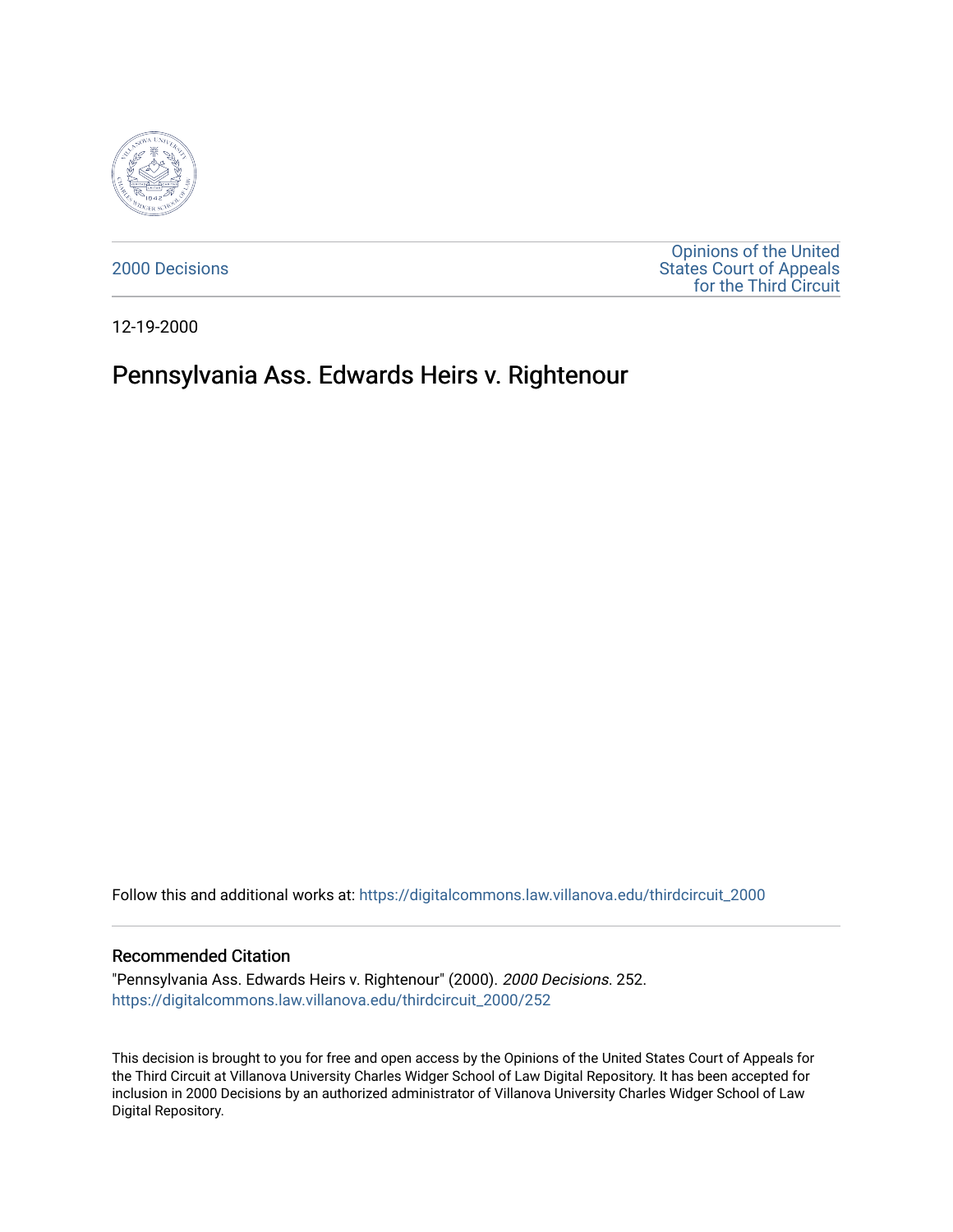Filed December 14, 2000

UNITED STATES COURT OF APPEALS FOR THE THIRD CIRCUIT

No. 00-3189

PENNSYLVANIA ASSOCIATION OF EDW ARDS HEIRS, a Pennsylvania non-profit corporation,

Appellant,

v.

DAVID PAUL RIGHTENOUR; HELEN RIGHTENOUR; DOUGLAS WAYNE EDWARDS; DUDLEY CAROL EDWARDS; ELEANOR LONGENECKER; BONNIE BLACK PARSONS; DON WUBE, individually d/b/a "Basic"; WACHOVIA BANK OF GEORGIA, successor in inter est to First National Bank of Atlanta, formerly the North Georgia Savings & Loan Association, formerly North Georgia Bank; WACHOVIA HOLDING CORP., a Geor gia Corporation; CAPITA RECOVERY SPECIALISTS; FIS VIDEO; FINANCIAL INVESTMENT SERVICES, INC.; DISCOUNT EXPRESS; MID-ATLANTIC PHONE ASSOCIATES; THE GRACE BAPTIST TABERNACLE; RIGHTENOUR & WEYANDT LUMBER COMPANY, INC.; YOUNG, OAKES BROWN CO., a professional corporation.

On Appeal from the United States District Court for the Western District of Pennsylvania

District Court Judge: Donald E. Ziegler (D.C. Civ. No. 93-275 J)

Argued October 24, 2000

Before: BECKER, Chief Judge, SCIRICA and FUENTES, Circuit Judges.

(Opinion Filed: December 14, 2000)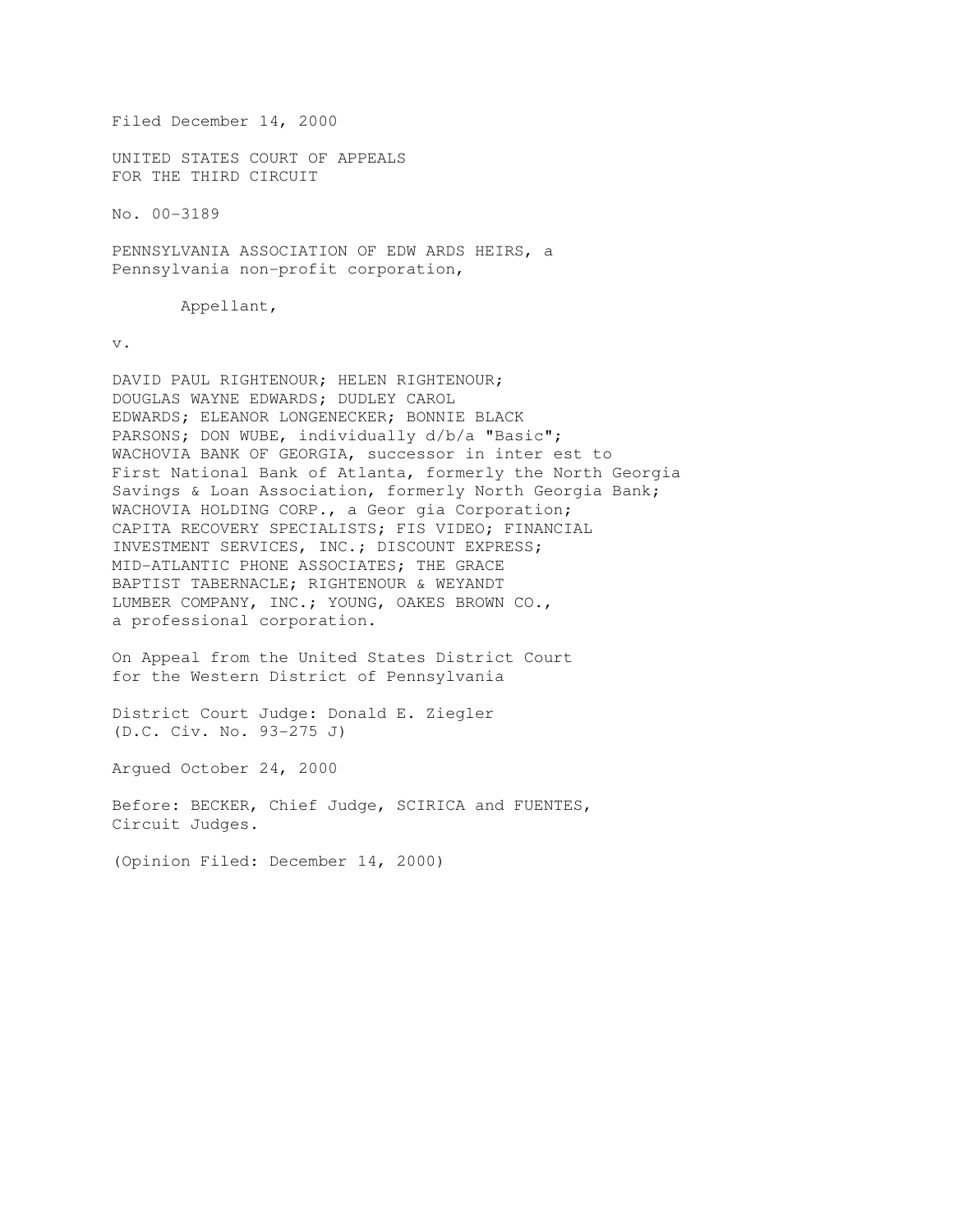John P. Smarto (argued) 329 West Otterman Street Greensburg, Pennsylvania 15601 Attorney for Appellant

 Richard Wile (argued) Wile & Norkus 2704 Gulf Tower Pittsburgh, Pennsylvania 15219 Attorneys for Appellee

OPINION OF THE COURT

FUENTES, Circuit Judge:

Appellant Pennsylvania Association of Edwards Heirs ("the Association") appeals from a grant of summary judgment dismissing its complaint, which alleged that Wachovia Bank of Georgia ("W achovia Bank") aided and abetted in the commission of a RICO violation. In Rolo v. City Investing Co. Liquidating Trust, 155 F.3d 644 (3d Cir. 1998), we extended the Supreme Court's r easoning in Central Bank of Denver v. First Interstate Bank of Denver, 511 U.S. 164 (1994), to RICO, and held that, because RICO's statutory text does not provide for a private cause of action for aiding and abetting and 18 U.S.C. S 2 cannot be used to imply this private right, no such cause of action exists under RICO. Appellant argues that our holding in Rolo leaves open the possibility that a civil aiding and abetting RICO claim could be recognized as a common law civil remedy. We disagree, and hold that Rolo's holding extends as well to common law-based RICO civil aiding and abetting claims. Therefore, we will affirm.

I.

The Association is a non-profit corporation dedicated to pursuing a proper settlement of the ancient estate of a Welsh seaman, Robert Edwards, who allegedly owned a significant portion of lower Manhattan, including some areas in Wall Street, that never passed to his rightful heirs. This claim dates back to the initial Dutch and British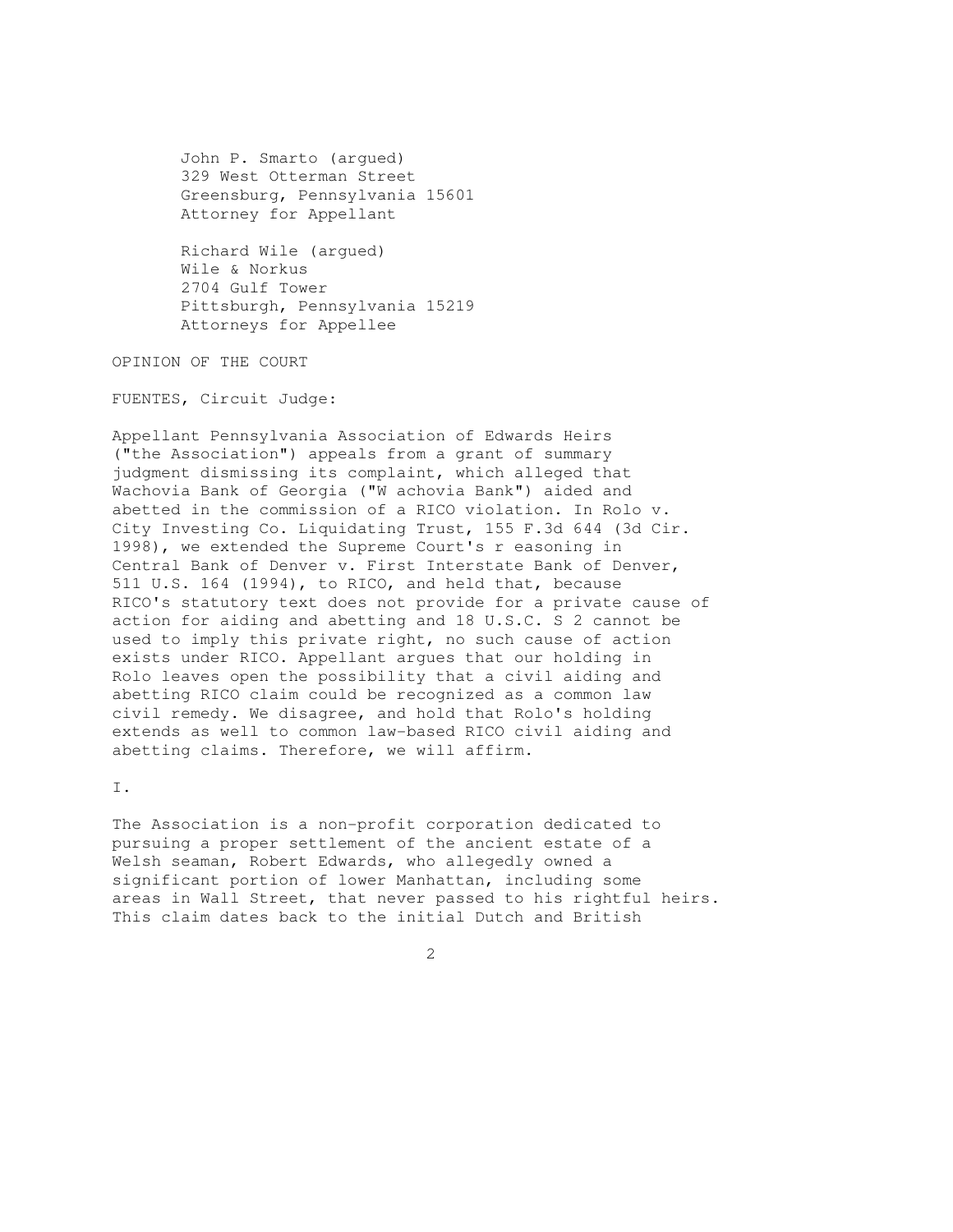settlers who formed a colony in lower Manhattan, well before the nation's founding. The Association raised funds through membership contributions by 3,200 pr ospective heirs, who each paid \$450 to buy an equal shar e of the professed \$24 billion estate. The Association raised a large portion of its membership contributions between 1983 and 1985 when former officers solicited alleged heirs.

By the spring of 1988, the Association discover ed that some of its former officers had depleted all of the membership fees for unintended purposes. After electing new officers, the Association began an effort to trace and recoup the money. They discovered that the most significantly involved financial institution was the North Georgia Savings and Loan Association, a pr edecessor to Wachovia Bank, in which over \$300,000 in membership fees had been deposited between 1984 and 1986. The Association contended that Wachovia Bank had aided and abetted the Association's former officers with misappropriating membership funds in violation of the Racketeer Influenced and Corrupt Organizations Act ("RICO"), 18 U.S.C. SS 1962(b), (c), and (d). Specifically, the Association claimed that Wachovia Bank had aided and abetted RICO predicate acts of mail and wir e fraud in violation of 18 U.S.C. SS 1341 and 1343, and further conspired to commit money laundering and the laundering of monetary instruments contrary to 18 U.S.C. SS 1956 and 1957.

According to the Association, its vice-pr esident at the time, a local Baptist preacher named Douglas W ayne Edwards, had a close and personal relationship with the financial institution's president. The Association alleged that Edwards and the Association's treasur er, David Paul Rightenour, wrongly applied for, and received, personal loans from Wachovia Bank's predecessor by using as collateral certificates of deposit belonging to the Association. Allegedly, when Edwards and Rightenour defaulted on the loans, Wachovia Bank's pr edecessor improperly cashed the certificates and used the proceeds to satisfy any outstanding loan debt. In addition, the Association claimed that \$50,000 of a cashed certificate, the proceeds of which were at least partly paid over to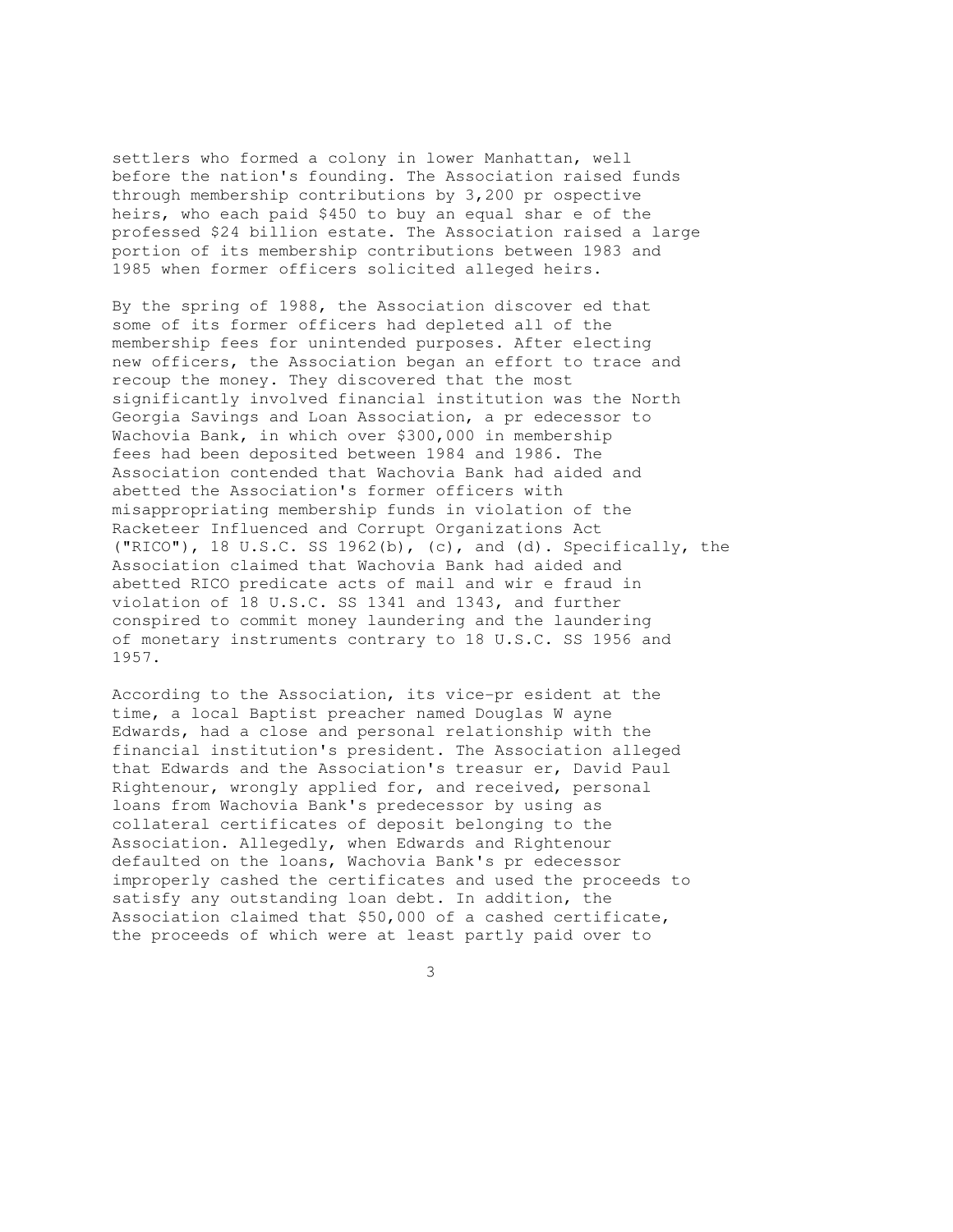Edwards, remained unaccounted. In sum, the Association alleged that Wachovia Bank allowed itself to be used as a conduit by aiding and abetting the fraudulent schemes of its former officers, resulting in the dissipation of nearly \$1.5 million in membership contributions.

After having unsuccessfully applied for summary judgment on timeliness grounds, Wachovia Bank filed a second summary judgment motion arguing that the Association's claim against it was barred because no private cause of action exists under RICO for aiding and abetting. This argument was based on a case we decided during the course of the litigation, Rolo v. City Investing Co. Liquidating Trust, 155 F.3d 644 (3d Cir . 1998), which extended the Supreme Court's reasoning in Central Bank of Denver v. First Interstate Bank of Denver, 511 U.S. 164 (1994).

In Central Bank, 511 U.S. at 177, 191, the Supreme Court had ruled that private aiding and abetting suits were not authorized by S 10(b) of the Securities Exchange Act of 1934, 15 U.S.C. S 78j. In Rolo, 155 F .3d at 656-57, we applied similar reasoning in the RICO context, ruling that a private plaintiff could not maintain a claim of aiding and abetting an alleged RICO violation. The Association responded by relying upon Jaguar Cars, Inc. v. Royal Oaks Motor Car Co., 46 F.3d 258 (3d Cir . 1995), which had been decided after Central Bank, but befor e Rolo, and dealt with a RICO aiding and abetting claim on the merits. The Association argued that a conflict exists in this circuit between Jaguar Cars and Rolo, which should be resolved by rejecting Rolo.

In an order entered March 22, 1999, the District Court concluded that Rolo was controlling and granted summary judgment in favor of Wachovia Bank. The Court further opined that, to the extent a conflict existed, we would have to resolve it.

II.

Our review of a grant of summary judgment is plenary, and the record is judged by the same standard district courts use. Witkowski v. Welch, 173 F.3d 192, 198 (3d Cir.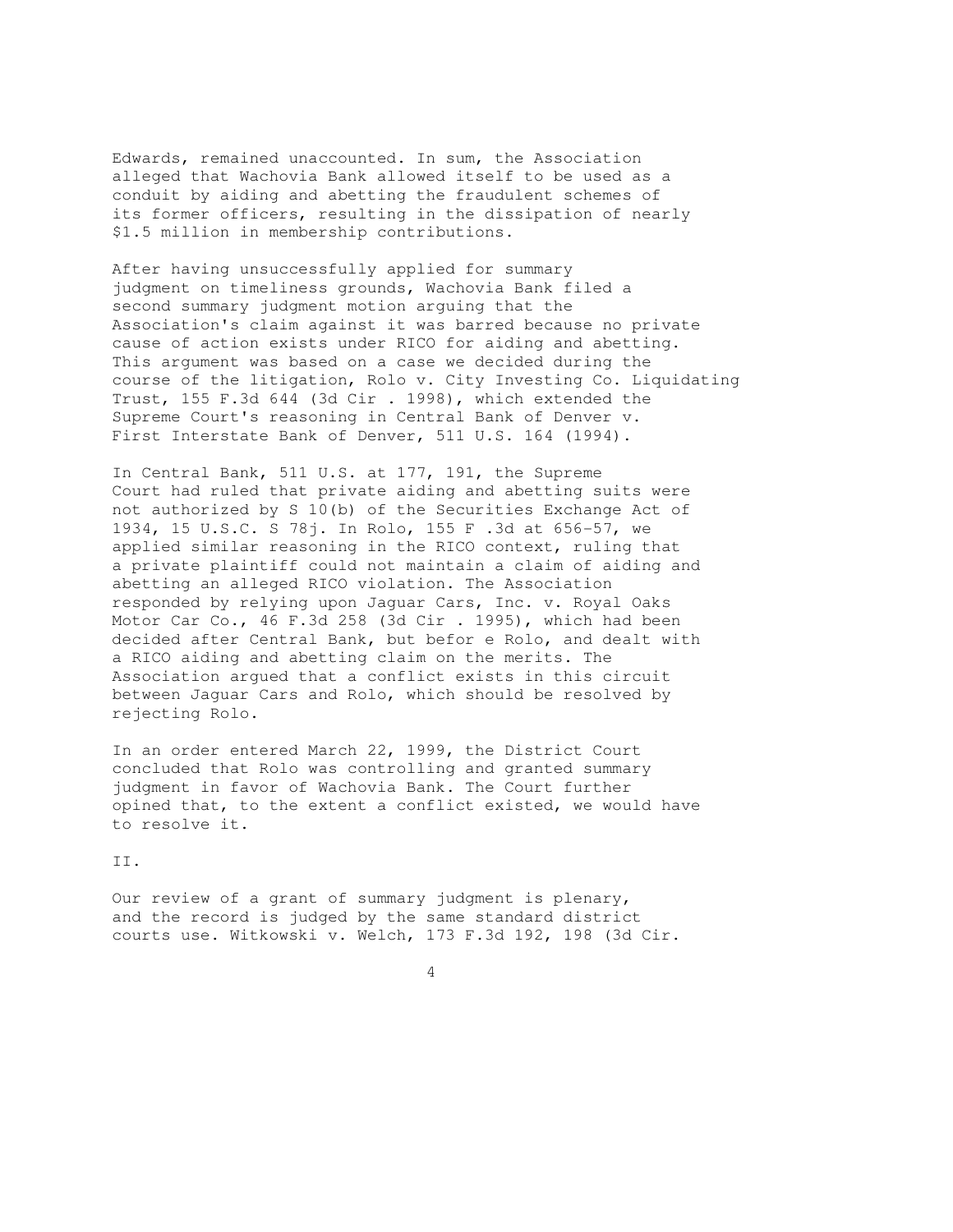1999). Federal Rule of Civil Procedure 56 governs summary judgment motions. Subsection 56(c) provides, in part, that:

> [t]he judgment sought shall be render ed forthwith if the pleadings, depositions, answers to interrogatories, and admissions on file, together with the affidavits, if any, show that there is no genuine issue as to any material fact and that the moving party is entitled to a judgment as a matter of law.

The moving party has the burden of demonstrating that there is no genuine issue as to any material fact, and summary judgment is to be entered if the evidence is such that a reasonable fact finder could find only for the moving party. Anderson v. Liberty Lobby, Inc., 477 U.S. 242, 248 (1986); Doherty v. Teamsters Pension T rust Fund, 16 F.3d 1386, 1389 (3d Cir. 1994).

III.

A.

Prior to Central Bank, private aiding and abetting claims relating to S 10(b) of the Securities Exchange Act were widely thought to be legitimate.

> In hundreds of judicial and administrative proceedings in every Circuit in the federal system, the courts and the SEC have concluded that aiders and abettors are subject to liability under S  $10(b)$  . . . . While we have reserved decision on the legitimacy of the theory in two cases that did not present it, all 11 Courts of Appeals to have considered the question have recognized a private cause of action against aiders and abettors under S  $10(b)$  . . . .

Central Bank, 511 U.S. at 192 (Stevens, J., dissenting). However, the Supreme Court dramatically altered the landscape with its decision in Central Bank, wherein the majority ruled that, "[b]ecause the text ofS 10(b) does not prohibit aiding and abetting, we hold that a private plaintiff may not maintain an aiding and abetting suit under S 10(b)." Id.

 $\sim$  5  $\sim$  5  $\sim$  5  $\sim$  5  $\sim$  5  $\sim$  5  $\sim$  5  $\sim$  5  $\sim$  5  $\sim$  5  $\sim$  5  $\sim$  5  $\sim$  5  $\sim$  5  $\sim$  5  $\sim$  5  $\sim$  5  $\sim$  5  $\sim$  5  $\sim$  5  $\sim$  5  $\sim$  5  $\sim$  5  $\sim$  5  $\sim$  5  $\sim$  5  $\sim$  5  $\sim$  5  $\sim$  5  $\sim$  5  $\sim$  5  $\sim$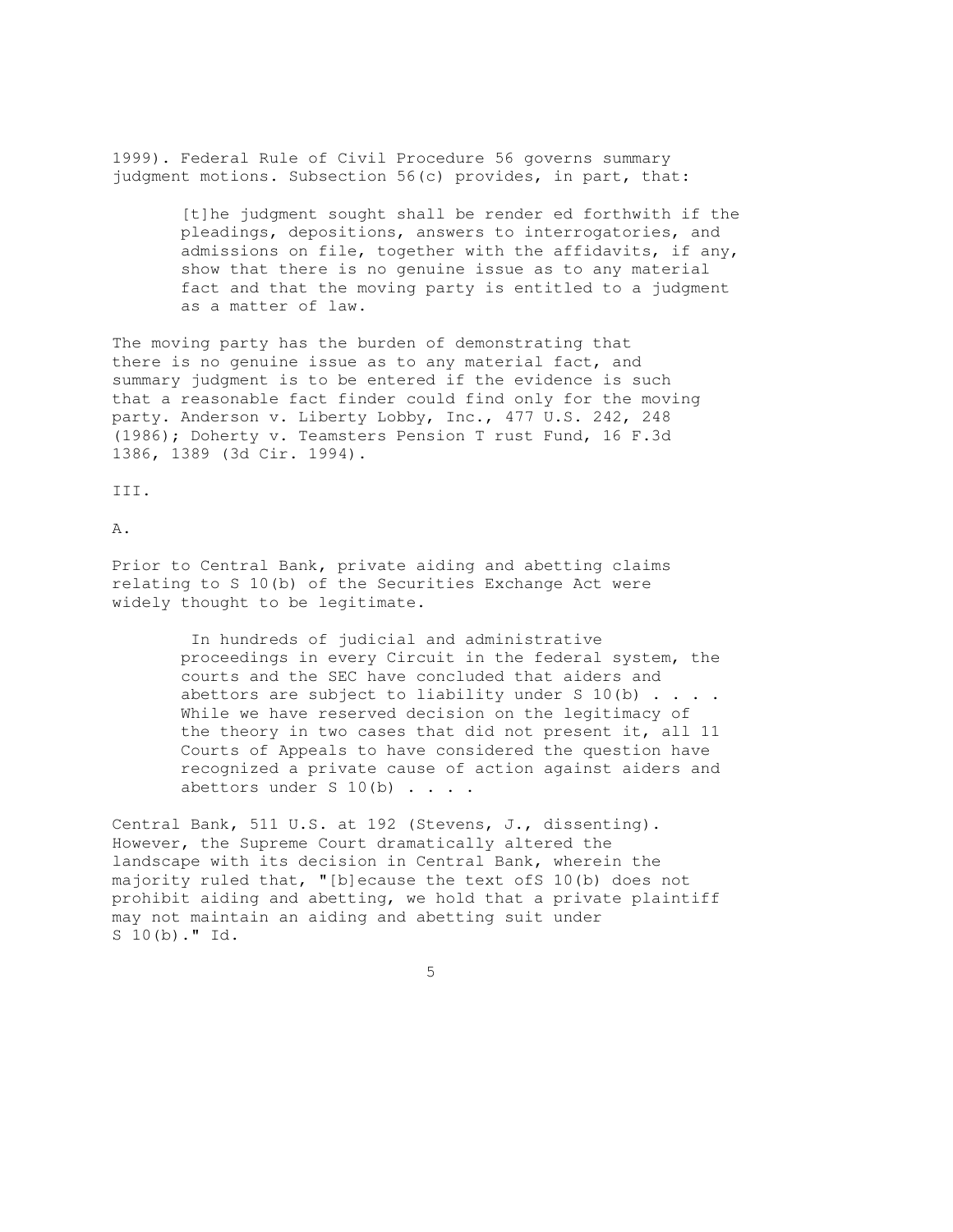As the Supreme Court recognized, the judiciary had previously determined that private S 10(b) enforcement actions had been impliedly authorized from the statutory language. See id. at 171. Beyond that, however, the Court emphasized that "[w]ith respect . . . to. . . the scope of conduct prohibited by S 10(b), the text of the statute controls our decision. . . . We have r efused to allow  $[S 10(b)]$ challenges to conduct not prohibited by the text of the statute." Id. at 173. Thus, the Supr eme Court directed that "the statutory text controls the definition of conduct covered by S 10(b)." Id. at 175. Applying this paradigm, the Court wrote:

> Congress knew how to impose aiding and abetting liability when it chose to do so. If . . . Congr ess intended to impose aiding and abetting liability, we presume it would have used the words "aid" and "abet" in the statutory text. But it did not.

We reach the uncontroversial conclusion, accepted even by those courts recognizing a S 10(b) aiding and abetting cause of action, that the text of the 1934 Act does not itself reach those who aid and abet aS 10(b) violation. Unlike those courts, however, we think that conclusion resolves the case. It is inconsistent with settled methodology in S 10(b) cases to extend liability beyond the scope of conduct prohibited by the statutory text. To be sure, aiding and abetting a wrongdoer ought to be actionable in certain instances. The issue, however, is not whether imposing private civil liability on aiders and abettors is good policy but whether aiding and abetting is covered by the statute.

 . . . . The [S 10(b)] proscription does not include giving aid to a person who commits a manipulative or deceptive act. We cannot amend the statute to create liability for acts that are not themselves manipulative or deceptive within the meaning of the statute.

Id. at 177-78 (citations omitted). In r eaching this holding, the majority also addressed and discounted numerous arguments, including policy considerations, that would have supported a civil aiding and abetting claim r elevant to S 10(b). See id. at 175-91.

 $\overline{6}$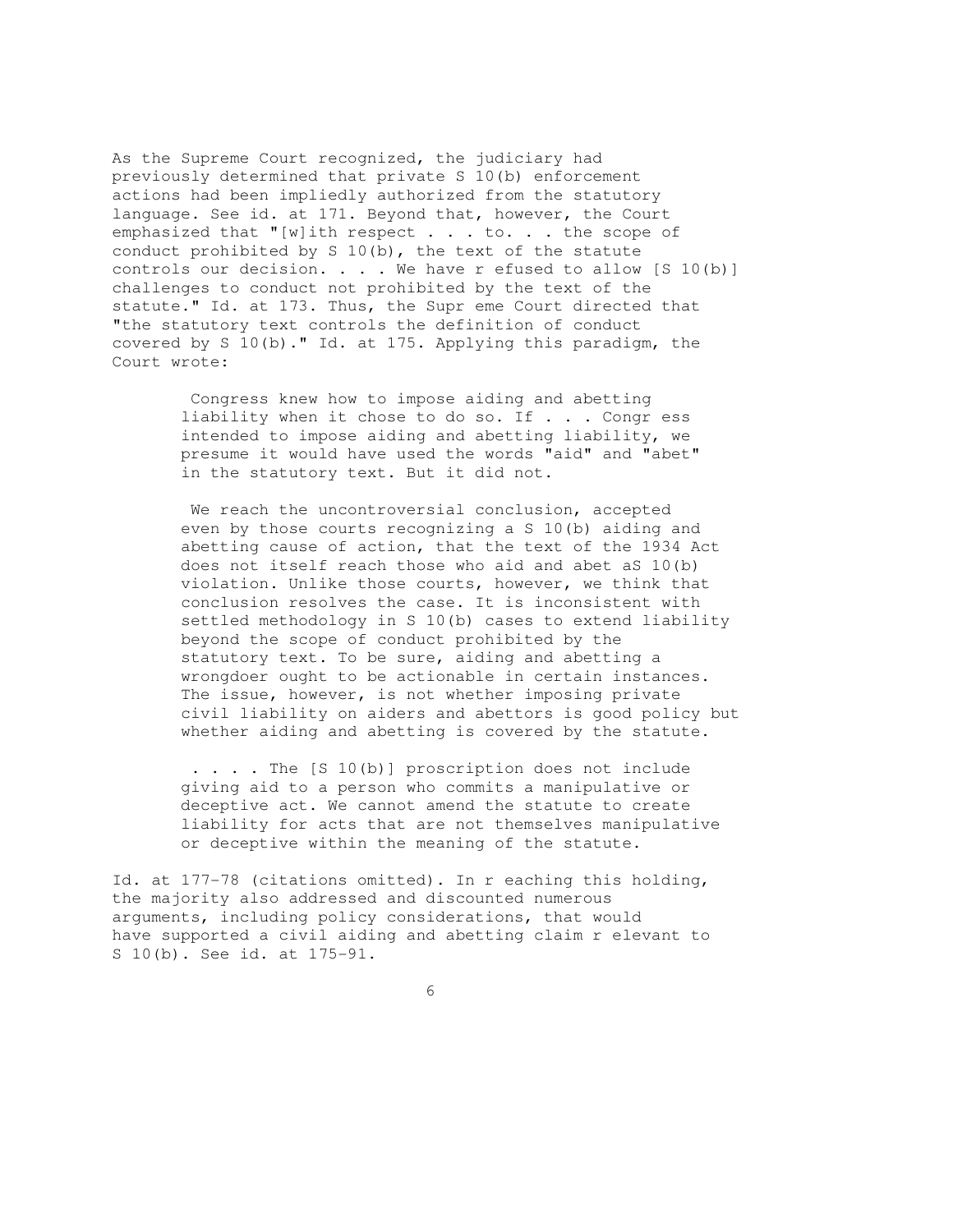Several years later, in Rolo v. City Investing Co. Liquidating Trust, we affirmed the dismissal of a private plaintiff 's RICO aiding and abetting claim because we were "convinced that a private cause of action for aiding and abetting a RICO violation cannot survive the Supr eme Court's decision in [Central Bank]." Rolo, 155 F.3d at 656. After briefly reviewing Central Bank's reasoning, we concluded "that the same analysis controls our construction of the civil RICO provision." Id. at 657.

> Like S 10(b), the text of [RICO] S 1962 itself contains no indication that Congress intended to impose private civil aiding and abetting liability under RICO. . . .

 . . . [D]espite the existence of cogent policy arguments in support of extending civil liability to aiders and abettors of RICO violations, under [ Central Bank], we must "interpret and apply the law as Congress has written it, and not [ ] imply private causes of action merely to effectuate the purported purposes of the statute." Because the text of the RICO statute does not encompass a private cause of action for aiding and abetting a RICO violation, "in accordance with the policies articulated in Central Bank of Denver", we have no authority to imply one. On this basis, we will affirm the district court's dismissal of the RICO claims . . . .

Id. (citations omitted). We find this reasoning as fully persuasive today as when we decided Rolo, and therefore, reject the Association's argument.

7

In arguing for a different r esult, the Association sets forth three arguments, all of which we find unpersuasive. First, the Association submits that Central Bank's reasoning is limited to the Securities Exchange Act. However , nothing in Central Bank indicates that its reasoning is specific to the particular statute presented in that case. Rather, the majority's reasoning concerning when a private claim for aiding and abetting is available, which hinges on an analysis of statutory language, is equally applicable to RICO as well.

B.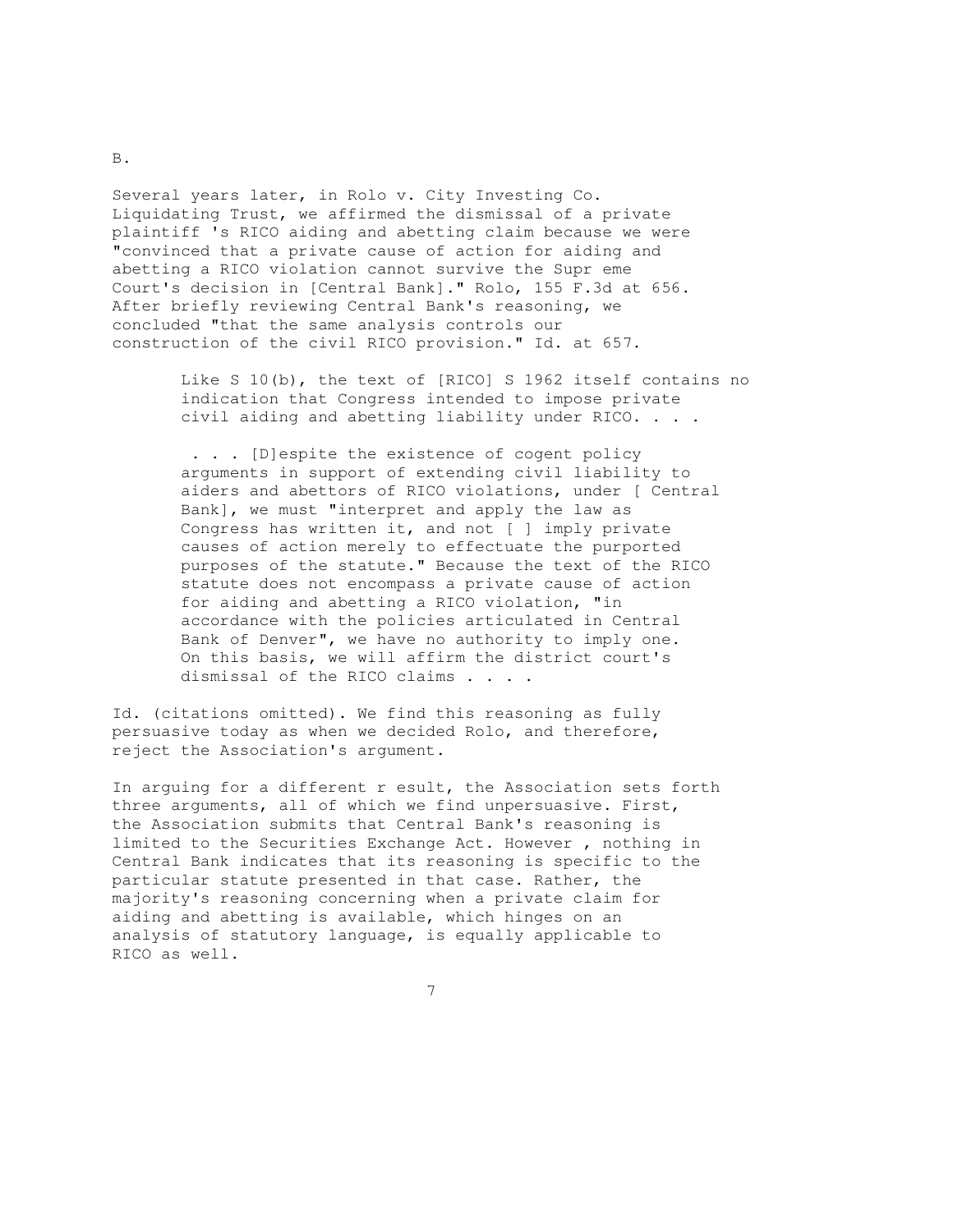Second, the Association opines that Rolo is not dispositive because it is in conflict with Jaguar Cars, an earlier but post-Central Bank decision, that: (1) reiterated that aiding and abetting liability may be available under RICO, and (2) assessed that issue on the merits. See Jaguar Cars, 46 F.3d at 270. This ar gument lacks merit. As the Rolo panel persuasively explained, no conflict really exists. In justifying its holding that, after Central Bank, aiding and abetting liability under RICO was no longer available, the Rolo court wrote:

> [w]e reach this result despite our discussion of aiding and abetting liability in Jaguar Cars, a case decided after [Central Bank]. See 46 F .3d at 270. In Jaguar Cars, the opinion did not address the impact of [Central Bank] on earlier cases that had recognized a private cause of action for aiding and abetting under RICO . The decision in Jaguar Cars focused on whether there had been sufficient evidence to find the defendant liable for aiding and abetting a RICO violation. See 46 F.3d at 270. The parties did not challenge the existence of a cause of action for aiding and abetting, and we did not raise the issue sua sponte. Although, under this Court's Internal Operating Procedur es, we are bound by, and lack the authority to overrule, a published decision by a prior panel, see I.O.P . 9.1, we conclude that the discussion of a private cause of action for aiding and abetting a RICO violation in Jaguar Cars does not control our analysis in this case. The decision in [Central Bank] was not called to the attention of the panel in Jaguar Cars, and the panel's opinion neither explicitly nor implicitly decided the impact of [Central Bank] on the continued availability of a private cause of action for aiding and abetting a RICO violation.

Rolo, 155 F.3d at 657 (emphasis added). This reasoning is consistent with long established stare decisis principles. See Cohens v. Virginia, 19 U.S. (6 Wheat.) 264, 399-400 (1821).

Finally, the Association argues that: (1) co mmon law civil principles require that a private aiding and abetting claim be recognized under RICO, and (2) various pol icy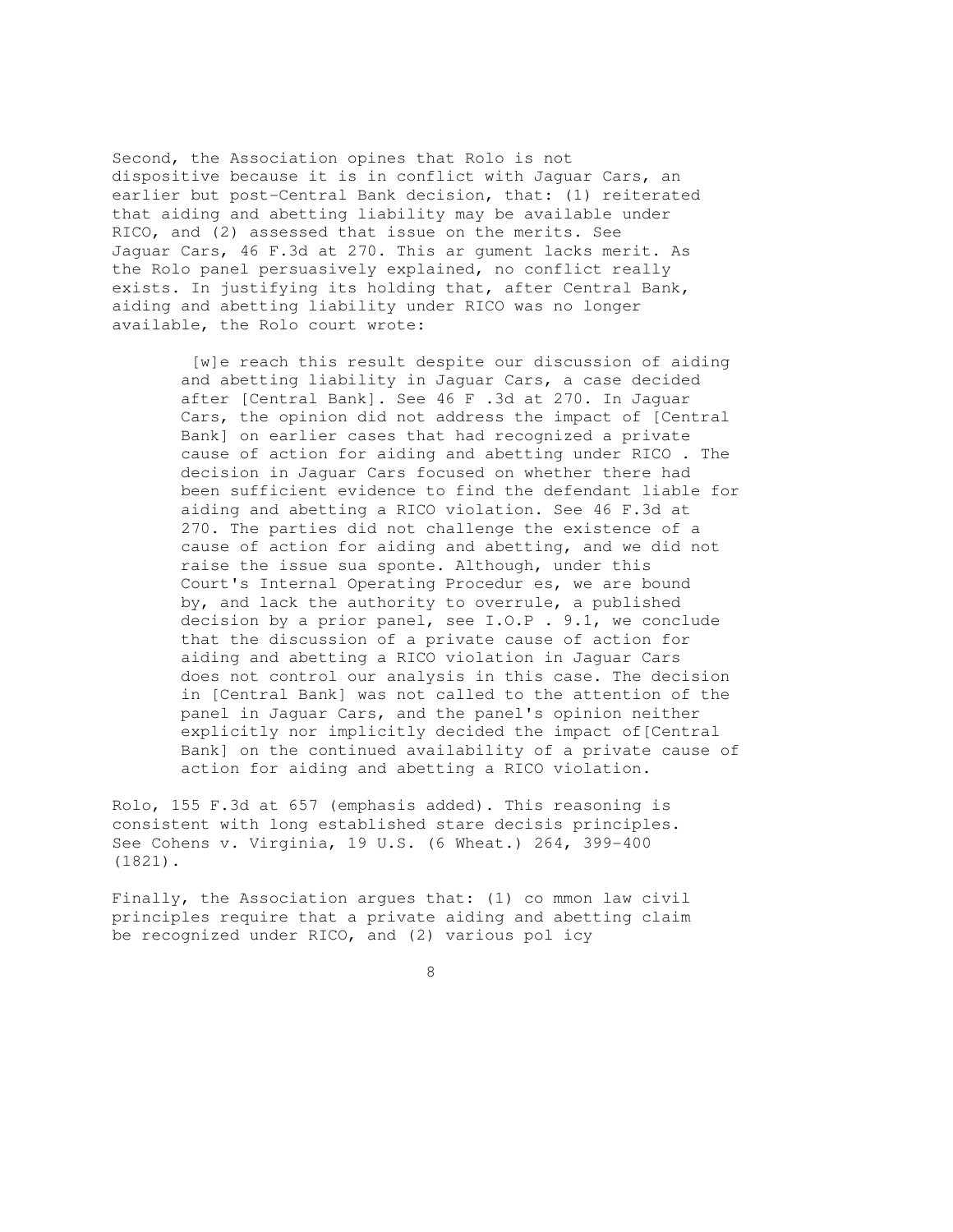arguments favor recognizing a private aiding and abetting RICO claim. We reject each of these contentions.

As to the former, acceptance of the Association's common law argument would fundamentally under mine the constrained approach to aiding and abetting liability that the Supreme Court set forth in Central Bank and which we subsequently followed in Rolo. Moreover , the common law perspective is significantly undermined, if not totally discredited, by the Supreme Court's discussion in Central Bank regarding the history of aiding and abetting liability.

> Aiding and abetting is an ancient criminal law doctrine. Though there is no federal common law of crimes, Congress in 1909 enacted what is now 18 U.S.C. S 2, a general aiding and abetting statute applicable to all federal criminal offenses. The statute decrees that those who provide knowing aid to persons committing federal crimes, with the intent to facilitate the crime, are themselves committing a crime.

. . . .

 . . . Congress has not enacted a general civil aiding and abetting statute--either for suits by the Government (when the Government sues for civil penalties or injunctive relief) or for suits by private parties. Thus, when Congress enacts a statute under which a person may sue and recover damages fr om a private defendant for the defendant's violation of some statutory norm, there is no general presumption that the plaintiff may also sue aiders and abettors.

 Congress instead has taken a statute-by-statute approach to civil aiding and abetting liability.

Central Bank, 511 U.S. at 181-82 (emphasis added and citations omitted). The Supreme Court's language makes it abundantly clear that, in the absence of statutory authorization, there is no presumption in favor of recognizing a civil aiding and abetting claim. Therefore, we must reject the Association's argument that, under common law principles, a civil aiding and abetting claim must be recognized with respect to RICO.